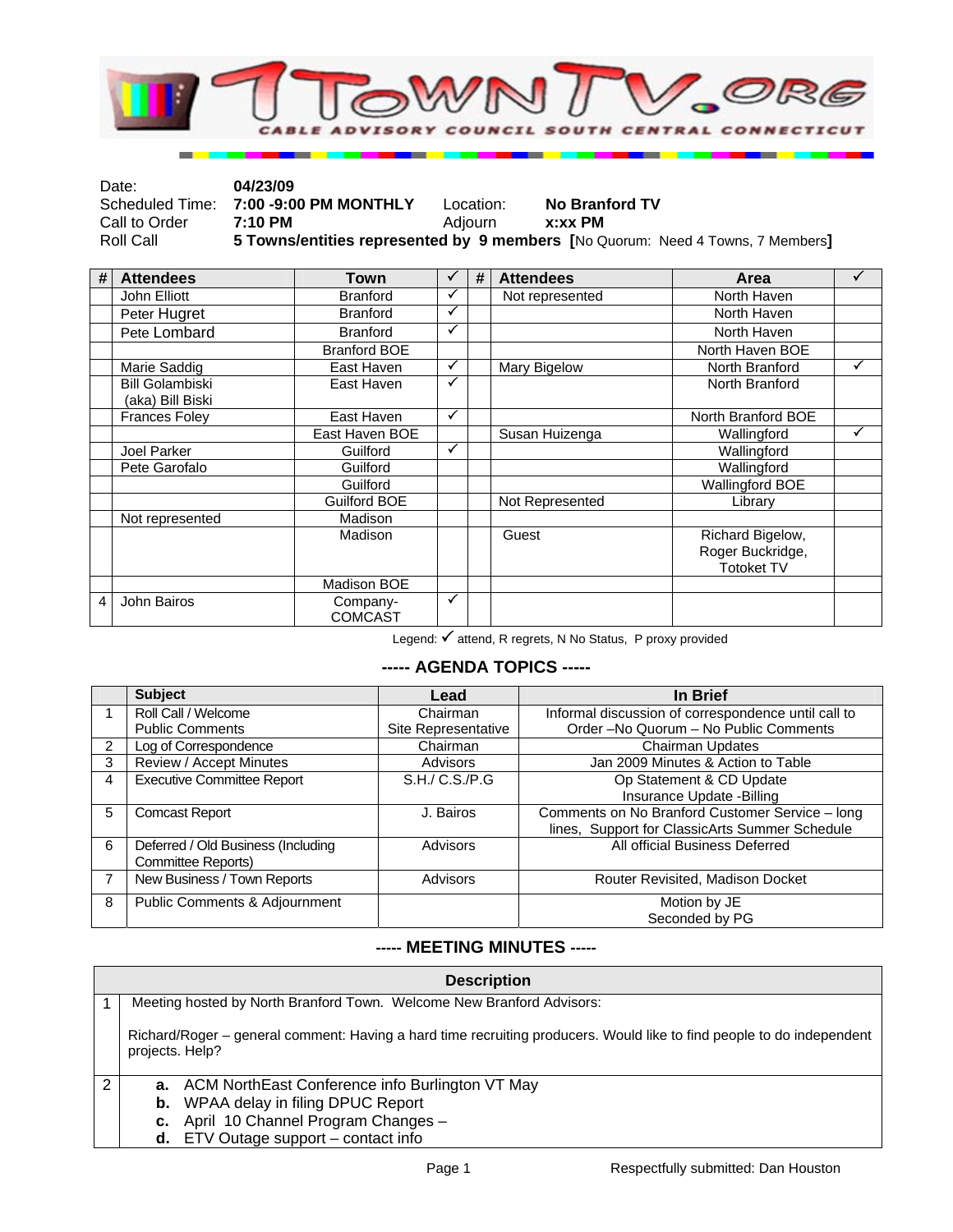|   | <b>VCIL SOUTH</b><br><b>CENTRAL CONNECT</b>                                                                                                                                                                                                                                                                                                                                                                                                                                                                                                                  |
|---|--------------------------------------------------------------------------------------------------------------------------------------------------------------------------------------------------------------------------------------------------------------------------------------------------------------------------------------------------------------------------------------------------------------------------------------------------------------------------------------------------------------------------------------------------------------|
|   | e. Correspondence Madison Sub in Guilford PEG cablecast area - DPUC filing - Docket 09-04-25                                                                                                                                                                                                                                                                                                                                                                                                                                                                 |
|   |                                                                                                                                                                                                                                                                                                                                                                                                                                                                                                                                                              |
|   | Record journal called about dropping channel 15.<br>Was any other Advisor contacted for any cable business? Joel says he wrote some emails to which<br>chairman that have not been replied to yet. He asked to review items at meeting. Do you need digital<br>boxes to receive channel 13. Do the PEG stations need any special equipment for the digital conversion<br>change? NO. (You only need a digital box for channels over 100 and on the basic tier. There will<br>continue to be program changes like this one and others seen over the past year |
|   | An aside- U-verse is moving in Guilford.                                                                                                                                                                                                                                                                                                                                                                                                                                                                                                                     |
| 3 | The Minutes for 2009 are on this new web page:<br>http://www.7towntv.org/min2009.html                                                                                                                                                                                                                                                                                                                                                                                                                                                                        |
|   |                                                                                                                                                                                                                                                                                                                                                                                                                                                                                                                                                              |
|   | Notes from January and March (which was not a quorum) need to be moved for approval.                                                                                                                                                                                                                                                                                                                                                                                                                                                                         |
|   | John Elliot makes a motion to accept the minutes - seconded by Fran Foley. No discussion. Put to a<br>vote. All vote yes.                                                                                                                                                                                                                                                                                                                                                                                                                                    |
| 4 | Pete is absent for treasurers report. But the report was distributed in advance of the meeting.<br>No major activity since last month. He summarized that the CD is maturing in July.                                                                                                                                                                                                                                                                                                                                                                        |
|   | John Elliot asks about the balances are - total projected surplus \$19,466.75                                                                                                                                                                                                                                                                                                                                                                                                                                                                                |
|   | Did any organization pay their insurance? (Yes) Branford, North Haven. Chairman needs to go to mail<br>box and deposit whatever has been sent.                                                                                                                                                                                                                                                                                                                                                                                                               |
|   | Susan says she did not pick up the insurance Bill for Wallingford                                                                                                                                                                                                                                                                                                                                                                                                                                                                                            |
|   | Possible expenditures between now and end of year - acm dues and recording secretary budget for<br>annual meeting will entertain any ideas for the spending of the projected surplus. Some dependencies<br>on outcome of Docket 09-04-25.                                                                                                                                                                                                                                                                                                                    |
|   | Participation in the DOCKET on Communitu Access Payment Review Process.<br>Process is not improving but is predictable!                                                                                                                                                                                                                                                                                                                                                                                                                                      |
|   | CPI index is readily available for Comcast to budget with.                                                                                                                                                                                                                                                                                                                                                                                                                                                                                                   |
|   | \$7.10 application                                                                                                                                                                                                                                                                                                                                                                                                                                                                                                                                           |
|   | No customer correspondence.<br>Did receive the inquiry about channel $15 -$ not being in the neighborhood.                                                                                                                                                                                                                                                                                                                                                                                                                                                   |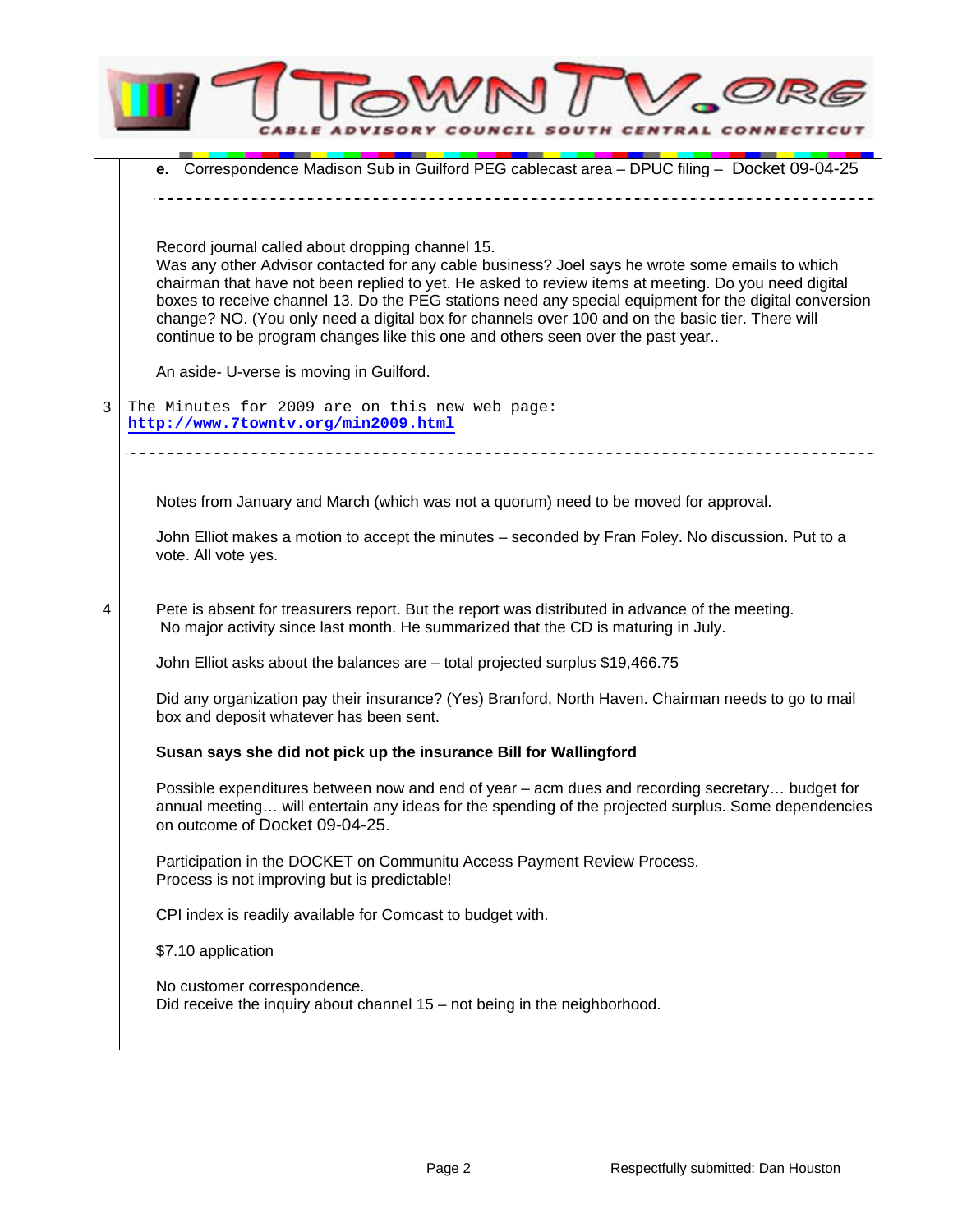

| 5 | <b>COMCAST Report - Channel 15 Inquiries</b>                                                                                                                                                                                                                                                                                                                                               |
|---|--------------------------------------------------------------------------------------------------------------------------------------------------------------------------------------------------------------------------------------------------------------------------------------------------------------------------------------------------------------------------------------------|
|   | Channel 15, and TIC 61 – TIC petitioned the FCC for over rights of broadcast. Any programming from FOX NY<br>would have been blocked out. So Comcast decided to just eliminate the FOX NY channel and keep the Hartford<br>channel. Thinks that channel 61 should still carry the NFC game (not guaranteed to be giants)                                                                   |
|   | Will additional program be considered to use this capacity (susan)?                                                                                                                                                                                                                                                                                                                        |
|   | Channel 13 which just moved from analog to digital – local pbs channel has right to remain analog or digital. CPTV<br>has requested to remain analog.                                                                                                                                                                                                                                      |
|   | WNET kids 13, WNET VME, WNET Hi-def have all been added by moving to digital. But are no longer on the basic<br>teir – without owning a box. But are basic – with the box.                                                                                                                                                                                                                 |
|   | Will Comcast be offering a box for up to a year for free (to anyone with a problem). John is uninformed and unable<br>to respond.                                                                                                                                                                                                                                                          |
|   | Sports overflow channel created out of conflict of playoff hockey vs baseball – for boston sports.                                                                                                                                                                                                                                                                                         |
|   | (Susan: total complain max is 12 letters sports fans rates issues cspan viewers in that order has<br>consistently been resolved to viewer satisfaction so cannot be upset with Comcast.)                                                                                                                                                                                                   |
|   | Still negotiating with NFL network – now before the FCC. Last year placed it on sports tier to change cost to viewer<br>$$ \$7.95.                                                                                                                                                                                                                                                         |
|   | Question: Will Comcast be covering ladies huskies UCONN basketball. John: perhaps in the future. In talks with<br><b>ESPN</b>                                                                                                                                                                                                                                                              |
|   | Joel: if you have cable you don't need a converter box but you need a digital box if you need certain channels. But<br>people need to pay 60 dollars for basic tier? John: No. If an individual has their TV connected to cable they will not<br>lose their signals.                                                                                                                       |
|   | A person without a digital converter box today, who used to see pbs,                                                                                                                                                                                                                                                                                                                       |
|   | The converter box and the digital box are different. The digital box is the only one that applies to Comcast. It is<br>required if your tv is not cable ready for digital programming. And if you do not have a box or a cable ready digital tv<br>as programs change to above a 100 you will lose the potential of viewing channels that are still defined as being on<br>the basic tier. |
|   |                                                                                                                                                                                                                                                                                                                                                                                            |
| 6 | Town Reports– Highlights for 7TownTV.org Advisor Action item pending from a few towns.                                                                                                                                                                                                                                                                                                     |
|   | U-Verse latest contract on Wallingford page.                                                                                                                                                                                                                                                                                                                                               |
|   |                                                                                                                                                                                                                                                                                                                                                                                            |
|   | U-verse mystery check. Not losing money, but no way to know if they are fudging numbers and cheating anyone.                                                                                                                                                                                                                                                                               |
|   | Granicus – how they proposed using their system opposes the contract they made us sign. Also, not enough bandwith<br>defies laws of physics.                                                                                                                                                                                                                                               |
|   | Must think ahead to annual meeting.                                                                                                                                                                                                                                                                                                                                                        |
|   | Comments or corrections on board of education letter? None.<br>Commitment to pass letter on to board advisor, Branford, north Branford, east haven, Wallingford, Guilford                                                                                                                                                                                                                  |
|   | Legislative action, couple of bills are making some level of progress through legislature.                                                                                                                                                                                                                                                                                                 |
|   | HB06132 & HB06604 are they good or bad? Rather confusing.                                                                                                                                                                                                                                                                                                                                  |
|   | HB06604: Narrowing scope of peta funds. But unsure about what they are considering "narrowing"                                                                                                                                                                                                                                                                                             |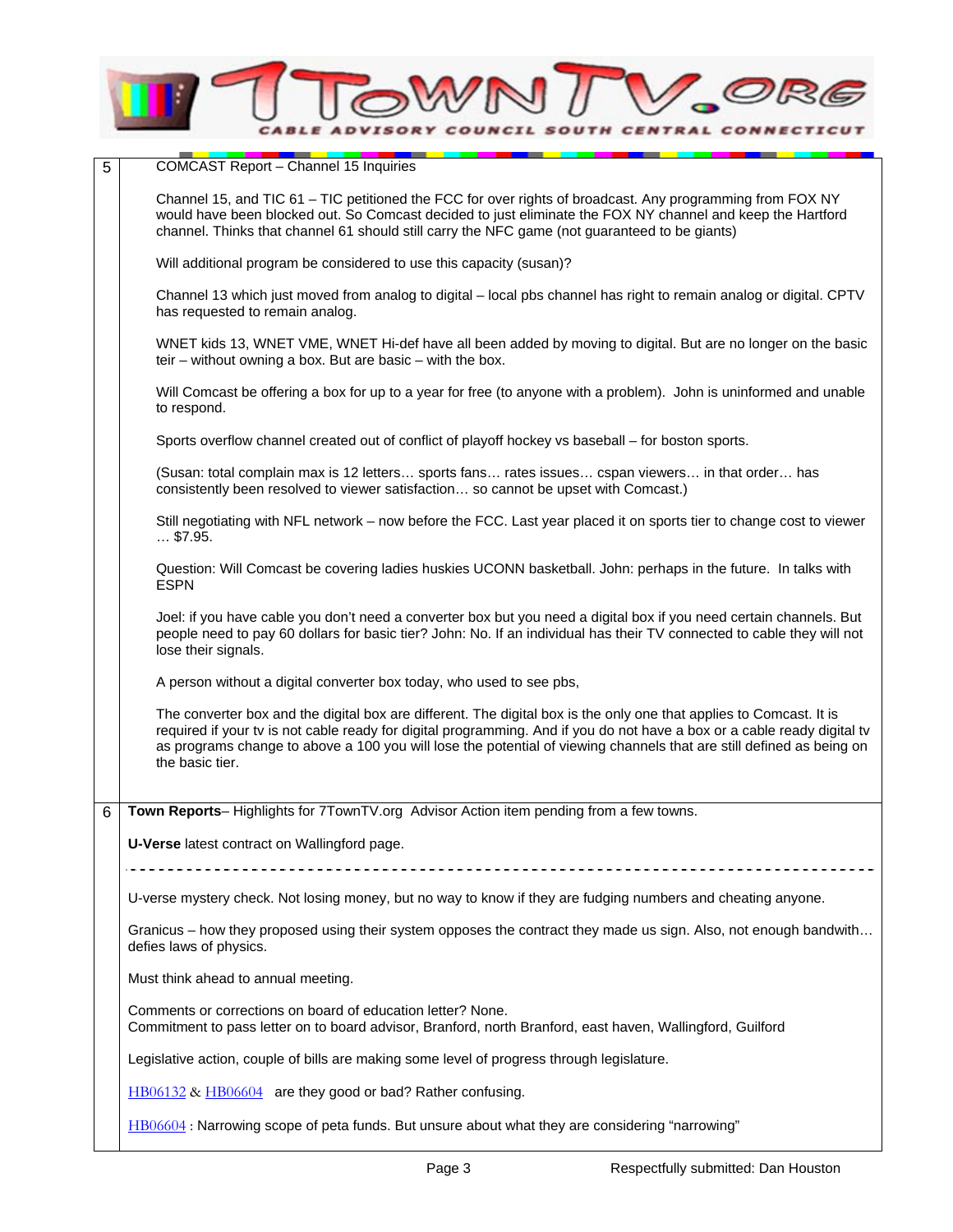

Seems they are "narrowing" down the field to only people who file for DPUC are allowed PEG grant money – which cuts out all individual producers.

Suggests each town write a letter to their legislature to inquire about future funding constraints.

HB06132 : most of this bill is already standard practice.

Madison resident wants to watch PEG but can't – correspondence nightmare. Comcast is obligated to provide them the opportunity to see PEG – but not responsible to provide them with the full service/cost. Is there any work around for this particular family? If they have internet access and the peg station can be put on the internet – then they might be willing to accept that as a solution. WPAA as a vbrick 24/7 on internet. Madison has website. We can suggest to Comcast that they help underwrite Madison the capability to also use vbrick – this may solve the problem. Roger informs the group that any such move would have to be navigated through the actual town.

Are all of the channels potentially interested in 24/7 internet capacity?

What if a producer doesn't want their show on the internet? (marie, east haven) Susan: I don't know. Does that beast even exist? Should put it into the original contract producers sign – that shows will be broadcast on internet…

It has to be part of your policy documents – acknowledge that you have two distribution streams.

Do we have to inform the public? When doing direct interviews and so forth – a general release form serves the purpose. Individual producer responsibility.

But do we have an obligation to notify the general public that public access ty will be broadcast on the internet?

Must be on forms and policies and you will be better served by informing your public. But as soon as you move to uverse – you are not required to make any statement.

E-tv very concerned about liability concerns over broadcasting on the internet. Insurance liability does cover internet a no additional cost.

Take possibly 14 out of 19 thousand surplus to become internet ready.

Roger points out the major cost will most likely be the video server.

V-brick is currently providing that cost as a donation.

Is this a possible way of doing the next shared service project???

V-brick one time purchase – but what is the ongoing annual cost?

Susan will open discussions with V-brick – please discuss in each of your towns if you see this as a feasible possibility.

Annual meetings discussion: In Wallingford. Do we have an interest in doing an educational program? And ideas?

Richard has an idea for a program that shows people being taught how to edit, handle cameras, etc.. and then some short pieces (2-3 min) of the parade or veterans day ceremony, other slices of life in production. MARKETING PIECE.

Is there a talking head out there for this annual meeting? – otherwise we just have the business meeting with no talking head.

Everyone is asked to do some research and get back in touch about this issue.

A panel of speakers, elected official who has used public access, an independent producer, someone from education. People from different walks of life who use public access – and how important it is.

How about just independent producers. Pete and joel (experienced and new)… plus the adventurous bill!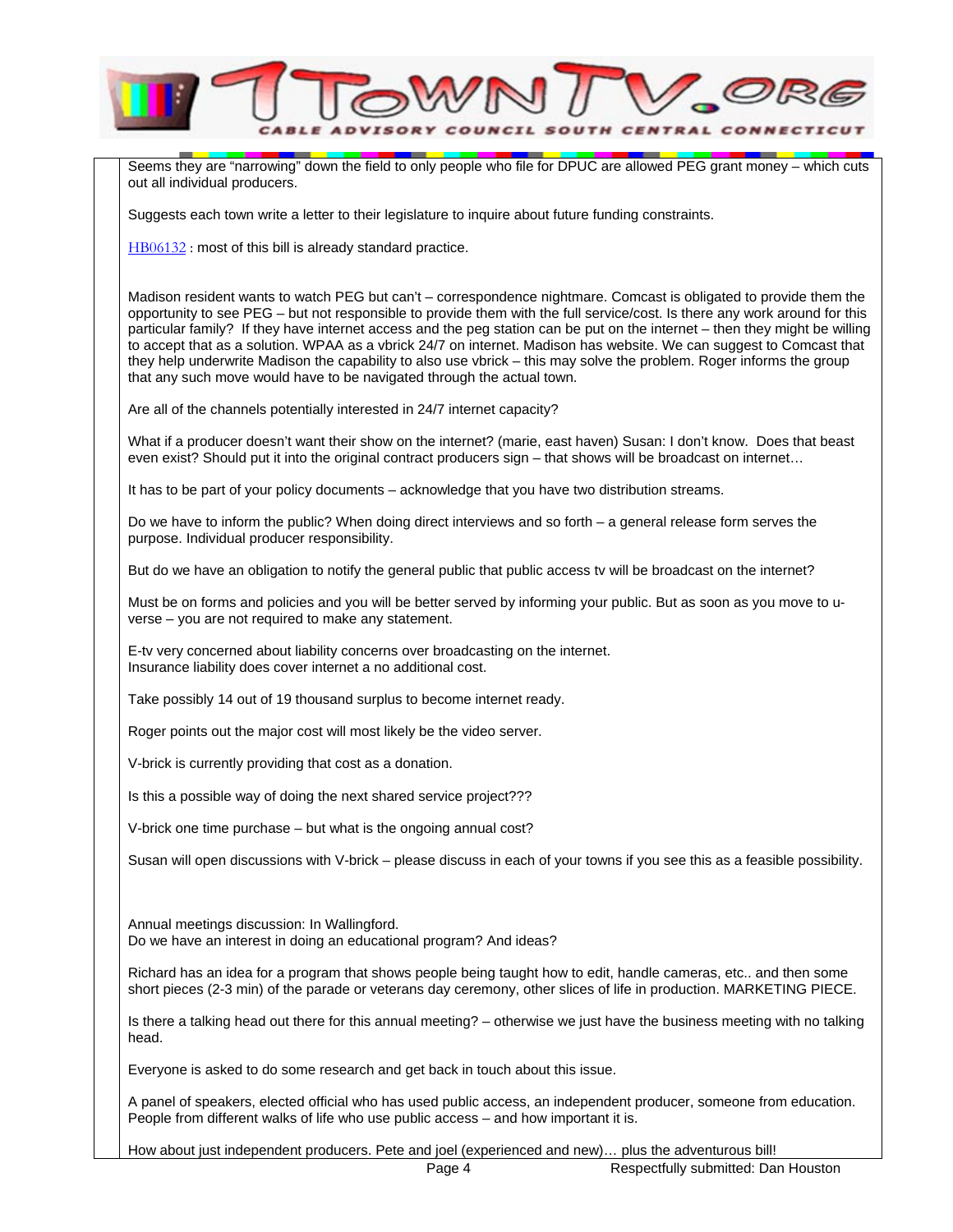|                | MWK                                                                                                                                                                                            |
|----------------|------------------------------------------------------------------------------------------------------------------------------------------------------------------------------------------------|
|                | Good idea. People behind it.                                                                                                                                                                   |
|                | Skip June. Do july 9 <sup>th</sup> and July 30 <sup>th</sup> .                                                                                                                                 |
|                | Motion for annual meeting and independent producer educational program on july 9 <sup>th</sup> and no meeting in june, and<br>meeting on july 30 <sup>th</sup> by John Elliot. Marie Seconded. |
|                | Bill, Pete, Joel are the talent - Houston as moderator. ON THE PARADE GROUND.                                                                                                                  |
|                | 8-8:30 requesting router support from Comcast and from each town.                                                                                                                              |
|                | We can adopt the current officers in moving forward and hope for more bodies. If no one in the room wants to ben an<br>officer. Put forward the slate right now.                               |
|                | John Elliot, the nominating committee chair, motions that the officers remain the same for the next year. And that we<br>confirm that at the annual meeting. Francis seconds the motion.       |
|                | Joel motions to adjourn. John Elliot Seconds.                                                                                                                                                  |
|                |                                                                                                                                                                                                |
|                |                                                                                                                                                                                                |
| $\overline{7}$ |                                                                                                                                                                                                |
|                |                                                                                                                                                                                                |
|                |                                                                                                                                                                                                |

8 No public comments. Adjourn at 9:10 pm

## **----- MOTIONS / ACTION ITEMS -----**

| <b>Business</b>        | <b>Motion</b>                | Bv        | Vote                                       |
|------------------------|------------------------------|-----------|--------------------------------------------|
| Continued<br>for April | To adopt Jan Minutes         | No Quorum | No Updates or changes<br>Identified        |
| Continued<br>for April | To adopt Financial Statement | No Quorum | No Updates or changes<br><b>Identified</b> |

| <b>Business</b> | <b>Motion</b>                                                           | Vote   |
|-----------------|-------------------------------------------------------------------------|--------|
| <b>New</b>      | Thursday.<br>' Meeting schedule in July to $5^{\mathsf{m}}$ '<br>modify | Aareec |

## **----- NEXT STEPS / ACTION ITEMS -----**

|   | <b>Description</b>                                                                                                     | <b>Assigned To</b>                                  | Due Date                                       |
|---|------------------------------------------------------------------------------------------------------------------------|-----------------------------------------------------|------------------------------------------------|
|   | Jan Item: Advisors to submit Highlights for web site                                                                   | Madison -Susan<br>No. Branford-<br>Marv<br>ETV-BIII | ASAP                                           |
| 2 |                                                                                                                        | Susan                                               |                                                |
| 3 |                                                                                                                        | All Advisors                                        | Received from Guilford only                    |
| 4 | Jan Item: Advisors to consider possible topics and formats for<br>Annual mtg within the budget amount of \$250 or less | <b>All Advisors</b>                                 | Suggestions to be reviewed<br>in March Meeting |
| 5 | Jan Item: Update 2009 Calendar on Website and in Download<br><b>Schedule</b>                                           | Susan                                               | Done                                           |
| 6 |                                                                                                                        | Mary                                                | Done                                           |